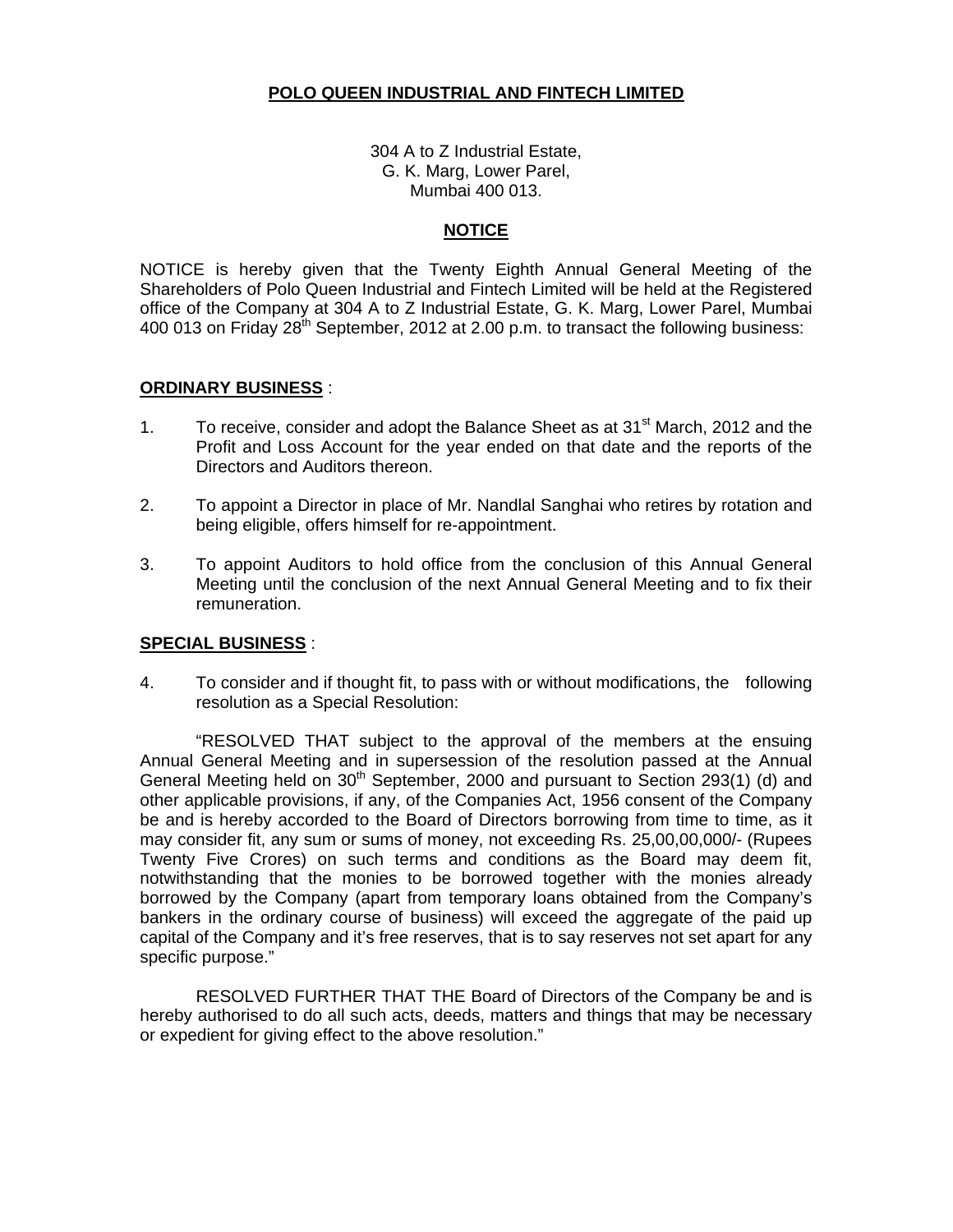5. To consider and if thought fit, to pass with or without modifications, the following resolution as an Ordinary Resolution:

 "RESOLVED THAT subject to the approval of the members at a General Meeting and pursuant to the provisions of Sections 198, 309, 310, Schedule XIII and other applicable provisions, if any, of the Companies Act, 1956 Company hereby accords its approval for revision in the remuneration of Mr. Umesh Agarwal as Whole-time Director of the Company with effect from 1<sup>st</sup> April, 2012 for the balance period of his tenure i.e. upto  $31<sup>st</sup>$  March, 2014. The other term and conditions of his appointments will remain same as provided in the shareholders resolution dated 30<sup>th</sup> September, 2008.

6. To consider and if thought fit, to pass with or without modifications the following resolution as a Special Resolution:

RESOLVED THAT pursuant to the provisions of Section 314 (1B) and all other applicable provisions, if any, of the Companies Act, 1956 the consent of the Company be and is hereby accorded to the increase in the remuneration payable to Mrs. Vasudha Sanghai, relative of a Director of the Company, as Executive to an amount of Rs. 49,000/- per month with effect from  $1<sup>st</sup>$  April, 2012.

By order of the Board of Directors

 $S$ d/- $S$ d/- $S$ 

# **(NANDLAL SANGHAI)**  CHAIRMAN

Place : Mumbai

Date  $:20^{th}$  June, 2012

### **NOTES**:

### 1. **A MEMBER ENTITLED TO ATTEND AND VOTE AT THE MEETING IS ENTITLED TO APPOINT A PROXY TO ATTEND AND VOTE INSTEAD OF HIMSELF AND A PROXY NEED NOT BE A MEMBER OF THE COMPANY.**

- 1. An Explanatory Statement as required under Section 173 of the Companies Act, 1956 is annexed hereto.
- 2. The Register of Members and Share Transfer Books of the Company will remain closed from  $22^{nd}$  September, 2012 to  $28^{th}$  September, 2012 (both days inclusive) for the purpose of the Annual General Meeting.
- 4. Members are requested to bring their copies of Annual Report and Accounts to the Meeting.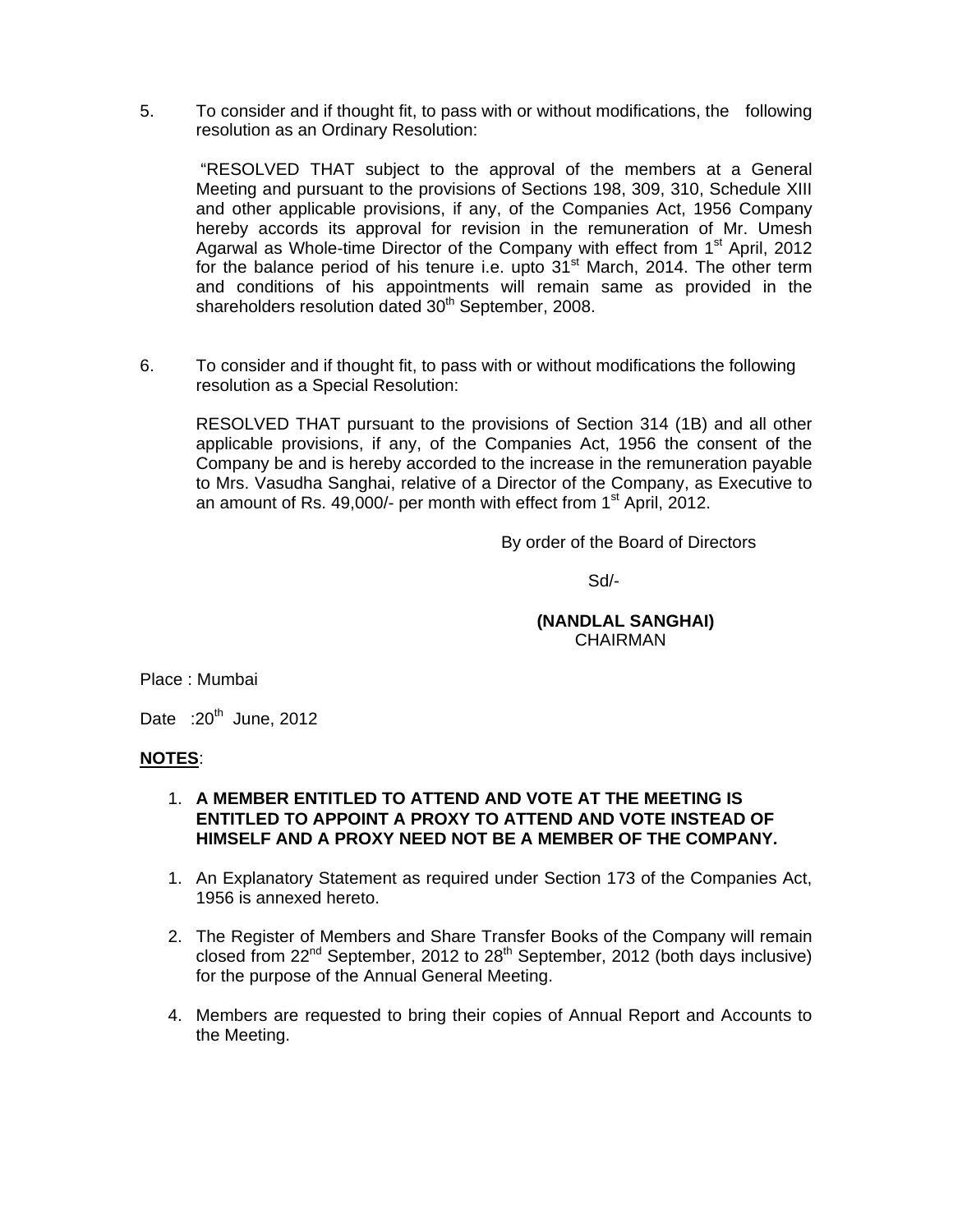# **POLO QUEEN INDUSTRIAL AND FINTECH LIMITED**

# **EXPLANATORY STATEMENT UNDER SECTION 173 OF THE COMPANIES ACT, 1956.**

### **Item No.4**

At the Annual General Meeting of the Company held on  $30<sup>th</sup>$  September, 2000, the Board of Directors were authorised under Section 293(1) (d) of the Companies Act, 1956, to borrow in excess of it's paid up capital and free reserves upto an amount of Rs. 5,00,00,000 (Rupees Five Crores). In view of the increase in the Company's activities and expansion of the operations, it may become necessary to borrow in excess of Rs. 5,00,00,000 (Rupees Five Crores). It is therefore considered advisable to authorise the Board of Directors to borrow upto a maximum amount of Rs. 25,00,00,000 (Rupees Twenty Five Crores) apart from temporary loans obtained from the Company's Bankers in the ordinary course of business.

The resolution at Item No. 4 of the Notice which is an enabling resolution is necessary in view of the said section 293(1) (d) of the Companies Act, 1956.

None of the Directors is concerned or interested in the said resolution.

### **Item No. 5**

.

Mr. Umesh Kumar Agarwal was appointed as the Whole Time Director of the Company pursuant to Section 269 and other applicable provisions of the Companies Act, 1956 for a period of 5 years with effect from  $1<sup>st</sup>$  April, 2008 as per the resolution passed at the Annual General Meeting of the Company held on  $30<sup>th</sup>$  September, 2008 on the terms as set out in that resolution.

Considering the inflationary trend and the substantial increase in the business activities of the Company, resulting in increase in the workload and responsibilities of the Whole time Director, as also the amount of remuneration payable to managerial personnel occupying similar positions in other comparable Companies, the Board of Directors of the Company has deemed fit to increase the remuneration payable to Mr. Agarwal to Rs. 50,000/- per month with effect from  $1<sup>st</sup>$  April, 2012 for the remaining period of his current tenure. The other terms and conditions of his appointment shall remain the same as approved by the members at the Annual General Meeting held on  $30<sup>th</sup>$  September, 2008. The resolution as set out in this item of the Notice is accordingly commended for your acceptance. The above may also be treated as an Abstract of the variation under section 302 of the Companies Act, 1956. Although not necessary, a copy of the resolution passed at the Annual General Meeting of the Company held on 30<sup>th</sup> September, 2008 is available for inspection of the members to ascertain any information that they may require, at the Registered Office of the Company between 10.00 a.m. to 1.00 p.m. on any working day except Saturday.

Except Mr. Umesh Kumar Agarwal, none of the other Directors of the Company is, in any way concerned or interested in the Resolution.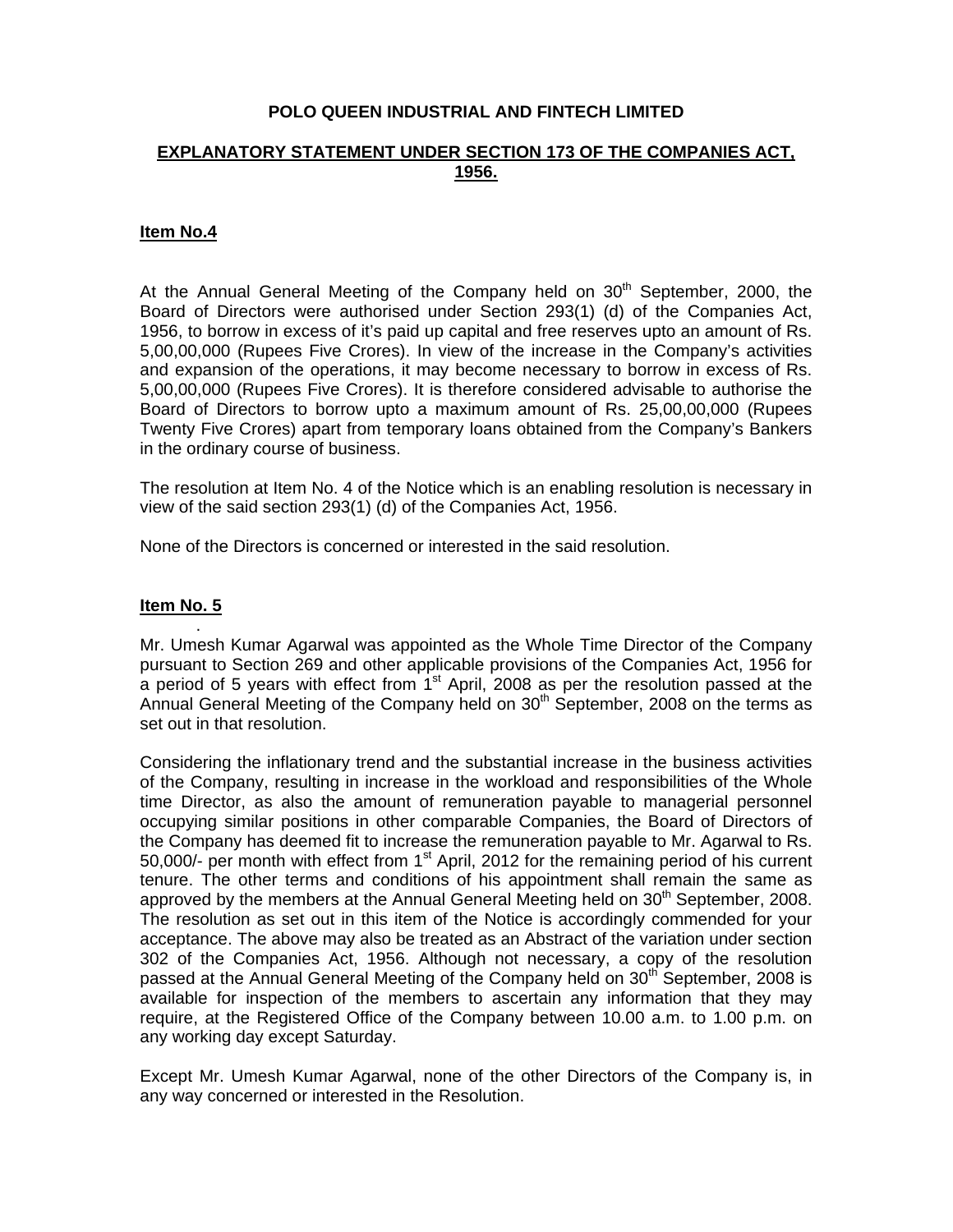# **Item No. 6**

The Board of Directors at their Meeting held on  $30<sup>th</sup>$  March, 2012 appointed Mrs. Vasudha Sanghai as Executive of the Company with effect from 1<sup>st</sup> April, 2012 and approved the payment of remuneration to her at Rs. 49,000/- per month Mrs. Vasudha Sanghai, is a relative of Mr. Nandlal Sanghai and Mr. Rahul Sanghai, Directors of the Company and under Section 314(1B) of the Companies Act, 1956, the payment of total monthly remuneration in excess of Rs. 10,000 per month incidental to holding an office of profit requires prior consent of the members by a Special Resolution. As the remuneration to be paid to Mrs.Vasudha Sanghai, exceeds Rs. 10,000 per month the consent of the Company is now being sought as per the Special Resolution mentioned in the Notice and the same are recommended for approval.

Mr. Nandlal Sanghai and Mr. Rahul Sanghai being related to Mrs. Vasudha Sanghai may be deemed to be interested in the resolution.

By order of the Board of Directors

 Sd/- **(NANDLAL SANGHAI) CHAIRMAN** 

Place : Mumbai

Date :  $20^{th}$  June, 2012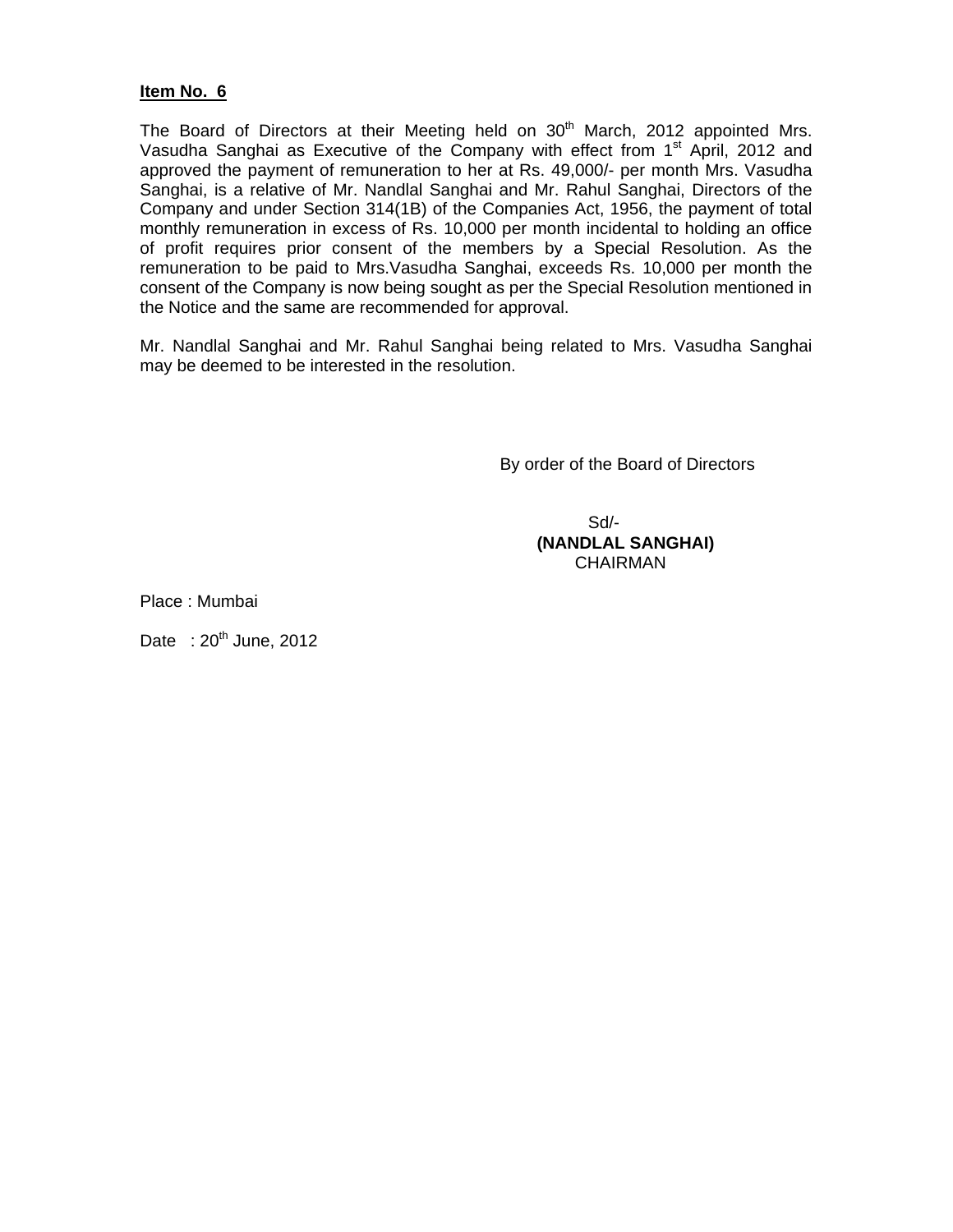# **POLO QUEEN INDUSTRIAL AND FINTECH LIMITED**

# **DIRECTOR'S REPORT**

# Dear Members,

We have pleasure in presenting the Twenty Eighth Annual Report together with the audited statement of Accounts of the Company for the year ended 31<sup>st</sup> March, 2012.

# **FINANCIAL RESULTS**:

| Profit before Interest and                                                        | 31 <sup>st</sup> March, 2012<br>1,80,81,959 |             |                       | 31 <sup>st</sup> March, 2011<br>57,69,707 |
|-----------------------------------------------------------------------------------|---------------------------------------------|-------------|-----------------------|-------------------------------------------|
| Depreciation                                                                      |                                             |             |                       |                                           |
| Less: Interest<br>Depreciation                                                    | 1,32,71,636<br>4,02,699                     |             | 12,67,344<br>4,84,315 |                                           |
|                                                                                   | ----------------                            | 1,36,74,335 | -------------         | 17,51,659                                 |
| Profit before Tax<br>Less: Provision for                                          |                                             | 44,07,624   |                       | 40,18,048                                 |
| Taxation                                                                          |                                             | 13,60,000   |                       | 13,00,000                                 |
| <b>Profit After Tax</b><br>Add: Balance brought                                   |                                             | 30,47,624   |                       | 27,18,048                                 |
| Forward from<br>Previous year<br>Add/(Less): Short<br>provision of Income Tax for |                                             | 10,90,917   |                       | 3,72,738                                  |
| earlier years                                                                     |                                             | (20, 931)   |                       | (131)                                     |
| Profit available for<br>Appropriation                                             |                                             | 41,59,472   |                       | 30,90,917                                 |
| Less: Transferred to<br><b>General Reserve</b>                                    |                                             | 25,00,000   |                       | 20,00,000                                 |
| <b>Balance Carried to</b><br><b>Balance Sheet</b>                                 |                                             | 16,59,472   |                       | 10,90,917                                 |
|                                                                                   |                                             | ========    |                       | ========                                  |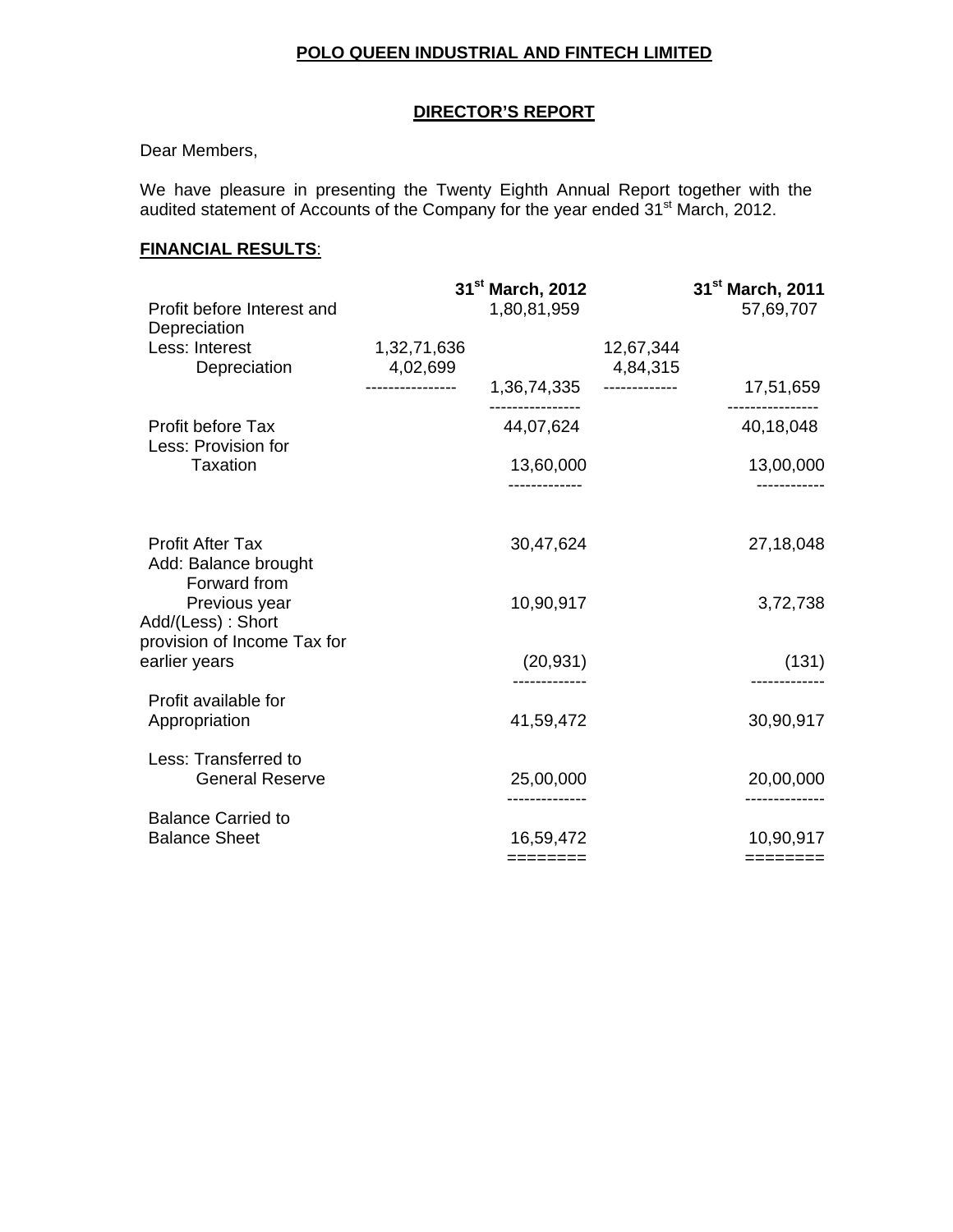# **OPERATIONS**:

During the year under review the Company has recorded receipts of Rs. 3750.18 Lacs as compared to Rs. 1175.56 Lacs in the previous year and net profit after tax of Rs. 30.68 Lacs as compared to profit of Rs. 27.18 Lacs In the previous year. Your Company. The multidivisional working of the Company is progressing smoothly and the activities in the various divisions is as per the details given below:

# **DOAN RAJKAMAL**

The Company has already commenced production and marketing of FMCG products and aims to expand the business activity in this division significantly in the coming year.

# **POLO QUEEN SOLUTIONS**

The Company proposes to amalgamate with Polo Queen Infotech & Textile Pvt. Ltd., an associate Company to carry out the development of an I.T. park and expand it's activities in this sector.

### **POLO QUEEN MIN CHEM**

Under this division the Company is carrying out trading activities in chemicals and minerals and is hopeful of expanding it's business in the coming year.

# **POLO QUEEN PHARMA**

The Company has completed acquisition of land in Mahad for this division and intends to initiate the process of construction of the factory shortly.

### **CHANGE OF OBJECTS**

The Main Objects Clause of the Company was altered by inserting new clauses broad basing the business of Information technology and also clauses for the development of IT Parks, which the Company intends to carry out subsequent to the completion of the proposed amalgamation. These alterations were approved by the shareholders by Postal Ballot.

### **AMALGAMATION OF THE COMPANY** :

Your Directors at their meeting held on  $20<sup>th</sup>$  June 2012 approved the proposal of amalgamation of Polo Queen Infotech and Textile Limited, an associate company into the Company effective  $1<sup>st</sup>$  April, 2012 (appointed date). In view of commonality of business interest and synergistic linkages that exist between them, it is considered desirable and expedient to amalgamate.

The Board of Directors of your Company are in the process of obtaining the approval for the scheme of amalgamation from concerned Stock Exchanges.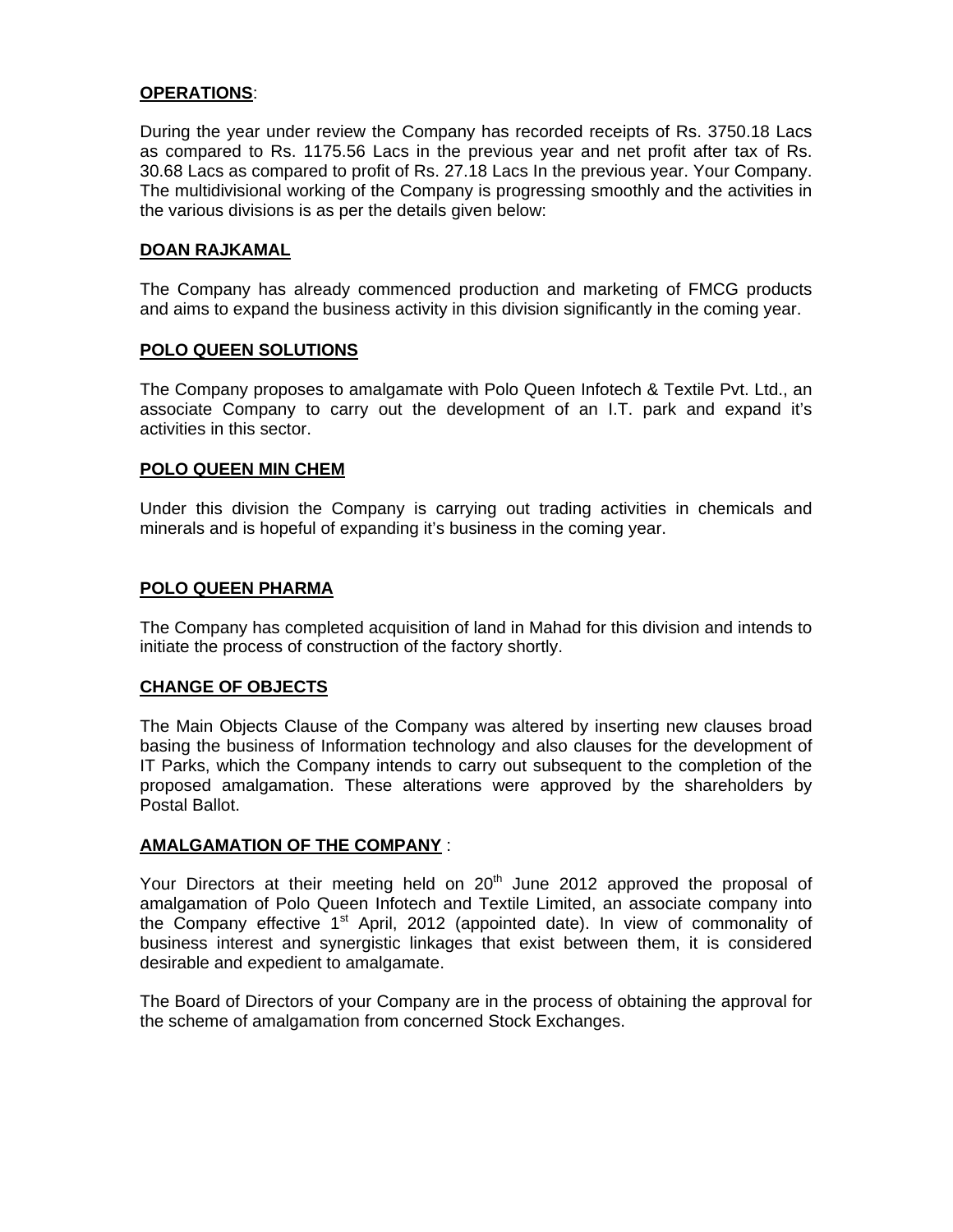# **FIXED DEPOSITS**:

The Company has not accepted any fixed deposit from the public.

# **DIRECTORATE**:

As per the Articles of Association of the Company Mr. Rahul Kumar Sanghai retires by rotation, but being eligible, offers himself for re-appointment.

# **CONSERVATION OF ENERGY**:

Information pursuant to Section 217 (1) (e) of the Companies Act, 1956 read with the Companies (Disclosure of particulars in the Report of Board of Directors) Rules, 1988 is not applicable.

# **PARTICULARS OF EMPLOYEES**:

During the year under review none of the employees of the Company were in receipt of remuneration in excess of the limits prescribed under Section 217 (2A) of the Companies Act, 1956,read with the Companies (Particulars of Employees) Rules, 1975.

# **DIRECTORS' RESPONSIBILITY STATEMENT** :

Pursuant to Section 217 (2AA) of the Companies (Amendment) Act, 2000 the Directors confirm that:

- i) In the preparation of the annual accounts, the applicable accounting standards have been followed;
- ii) Appropriate accounting policies have been selected and applied consistently, and have made judgment and estimates that are reasonable and prudent have been made so as to give a true and fair view of the state of affairs of the Company as at  $31<sup>st</sup>$  March, 2012 and of the Profit of the Company for the year under review;
- iii) Proper and sufficient care for maintenance of adequate accounting records in accordance with the provisions of the Companies Act, 1956 for safeguarding the assets of the company and for preventing and detecting fraud and other irregularities have been taken to the best of their knowledge and ability;
- iv) The annual accounts have been prepared on a "going concern basis".